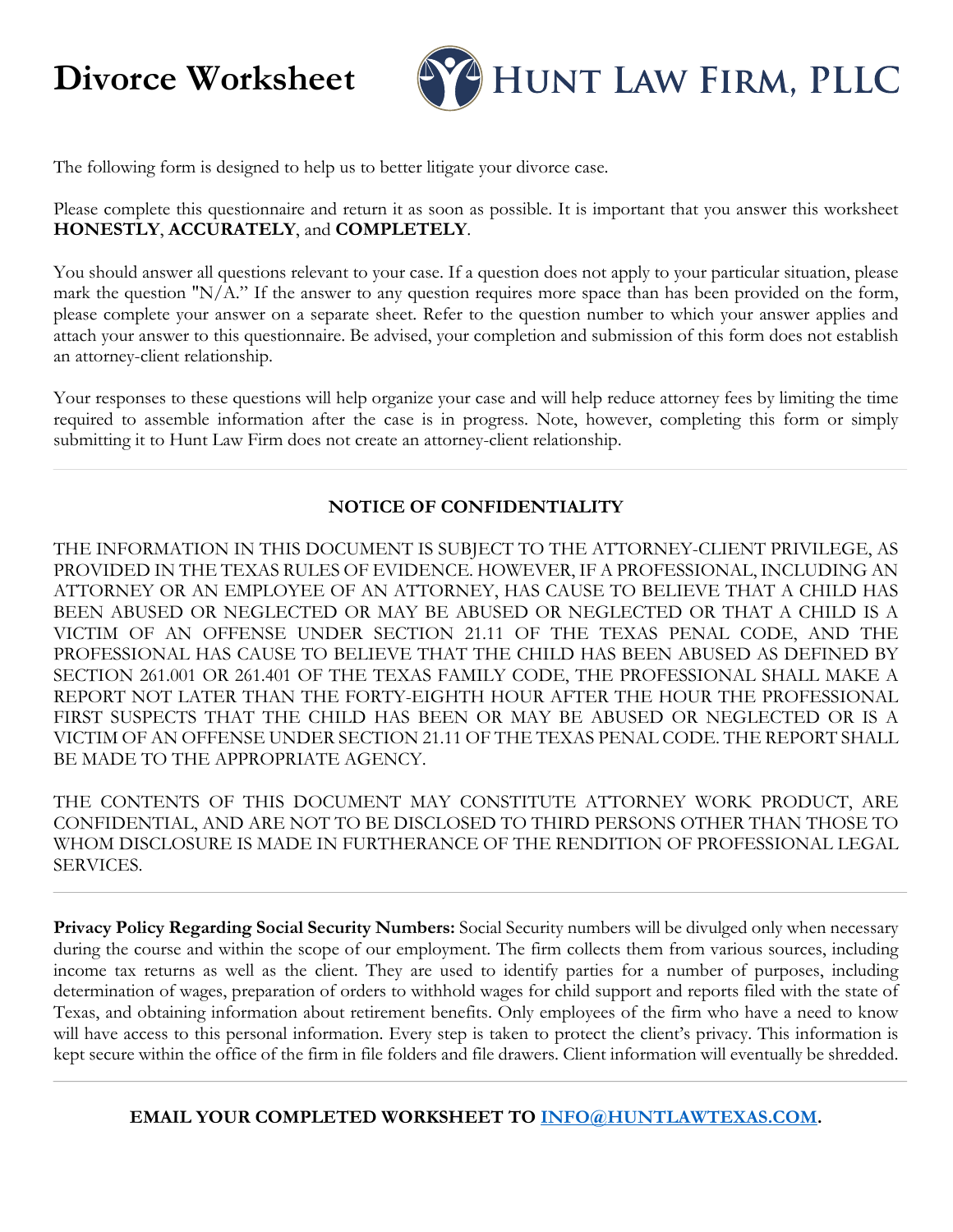# **I. Prospective Client Information**

| <b>First Name</b>                                               |        | <b>Middle Name</b>             |                                                | Last Name                                    |                                                              |
|-----------------------------------------------------------------|--------|--------------------------------|------------------------------------------------|----------------------------------------------|--------------------------------------------------------------|
|                                                                 |        |                                |                                                |                                              |                                                              |
| Maiden Name (if applicable)                                     |        |                                |                                                | How did you learn about Hunt Law Firm, PLLC? |                                                              |
|                                                                 |        |                                |                                                |                                              |                                                              |
| Date of Birth                                                   |        |                                |                                                |                                              |                                                              |
|                                                                 |        | City, County, & State of Birth |                                                | Race (for BVS)                               |                                                              |
|                                                                 |        |                                |                                                |                                              |                                                              |
| <b>Social Security Number</b>                                   |        |                                | <b>Texas Driver License or State ID Number</b> |                                              |                                                              |
|                                                                 |        |                                |                                                |                                              |                                                              |
| <b>Street Address</b>                                           |        |                                |                                                |                                              |                                                              |
|                                                                 |        |                                |                                                |                                              |                                                              |
| City                                                            | County |                                | <b>State</b>                                   |                                              | <b>ZIP</b>                                                   |
|                                                                 |        |                                |                                                |                                              |                                                              |
| Email                                                           |        |                                | <b>Phone Number</b>                            |                                              |                                                              |
|                                                                 |        |                                |                                                |                                              |                                                              |
|                                                                 |        |                                |                                                |                                              |                                                              |
| Who else lives in your household?                               |        |                                |                                                |                                              |                                                              |
|                                                                 |        |                                |                                                |                                              |                                                              |
|                                                                 |        |                                |                                                |                                              |                                                              |
|                                                                 |        |                                |                                                |                                              | If YES, please provide the name of your current or former    |
| Do you currently have an attorney for this divorce matter?      |        |                                |                                                |                                              | attorney, as well as any details you believe may be helpful. |
|                                                                 |        |                                |                                                |                                              |                                                              |
| $\Box$ YES<br>$\Box$ NO                                         |        |                                |                                                |                                              |                                                              |
| Do you work outside the home?                                   |        |                                |                                                |                                              |                                                              |
|                                                                 |        |                                |                                                |                                              |                                                              |
| <b>IVES</b> (answer below)                                      | ]NO    |                                |                                                |                                              |                                                              |
| <b>Company Name</b>                                             |        |                                | <b>Job Title</b>                               |                                              |                                                              |
|                                                                 |        |                                |                                                |                                              |                                                              |
| <b>Company Street Address</b>                                   |        |                                |                                                |                                              |                                                              |
|                                                                 |        |                                |                                                |                                              |                                                              |
|                                                                 |        |                                |                                                |                                              |                                                              |
| <b>Company City</b>                                             |        | <b>Company State</b>           |                                                | Company ZIP                                  |                                                              |
|                                                                 |        |                                |                                                |                                              |                                                              |
|                                                                 |        |                                |                                                | Average Number of Hours Worked               |                                                              |
| <b>Company Telephone</b><br><b>Average Gross Monthly Income</b> |        |                                | Per Week                                       |                                              |                                                              |
|                                                                 |        |                                |                                                |                                              |                                                              |
| Length of Employment                                            |        | <b>Education / Training</b>    |                                                |                                              |                                                              |
|                                                                 |        |                                |                                                |                                              |                                                              |
|                                                                 |        |                                |                                                |                                              |                                                              |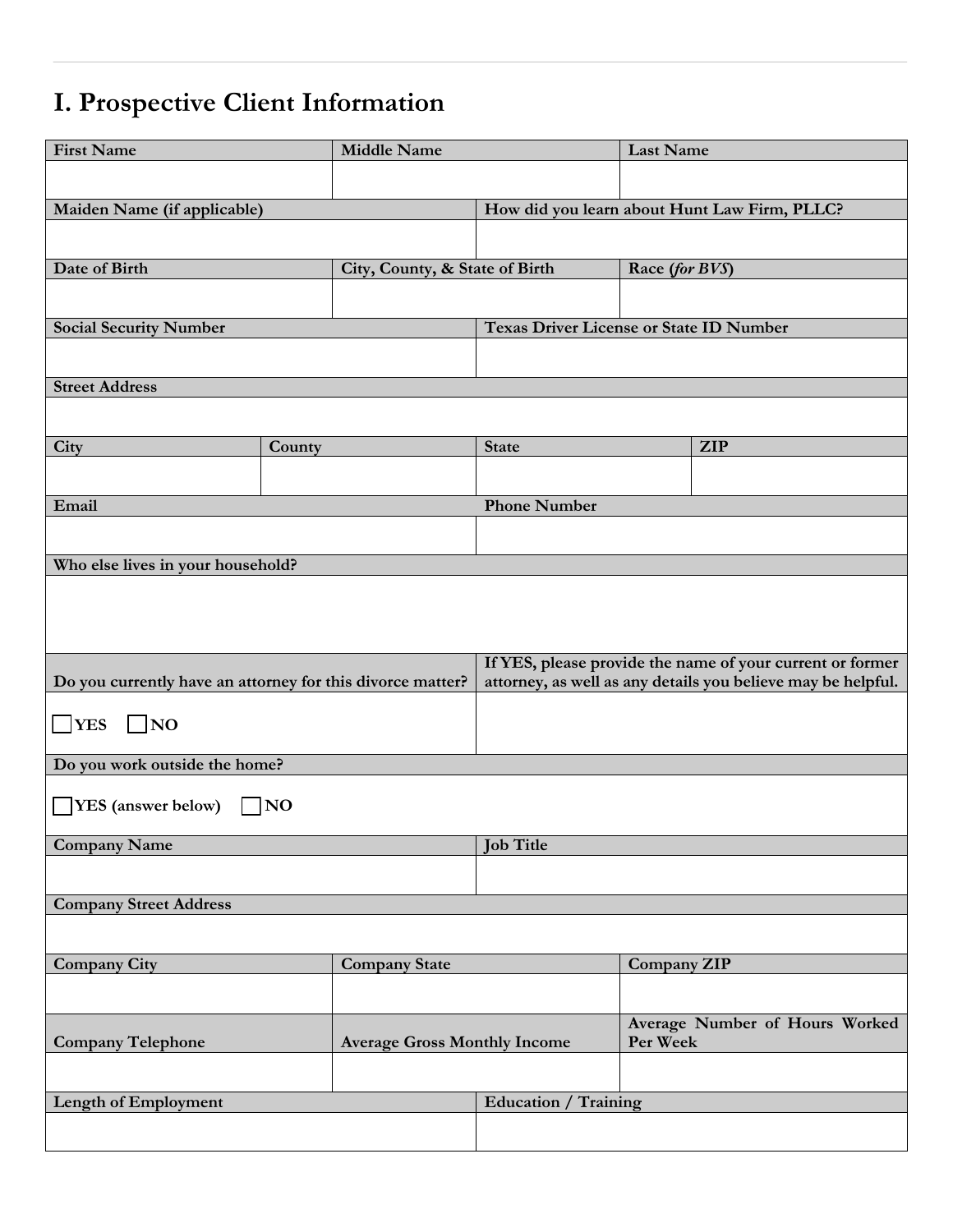# **II. Spouse Information**

| <b>First Name</b>                                   |        | <b>Middle Name</b>                                                |                                                | <b>Last Name</b>                           |                                                        |
|-----------------------------------------------------|--------|-------------------------------------------------------------------|------------------------------------------------|--------------------------------------------|--------------------------------------------------------|
|                                                     |        |                                                                   |                                                |                                            |                                                        |
| Maiden Name (if applicable)                         |        |                                                                   |                                                |                                            |                                                        |
|                                                     |        |                                                                   |                                                |                                            |                                                        |
| Date of Birth                                       |        | City, County, & State of Birth                                    |                                                | Race (for BVS)                             |                                                        |
|                                                     |        |                                                                   |                                                |                                            |                                                        |
| <b>Social Security Number</b>                       |        |                                                                   | <b>Texas Driver License or State ID Number</b> |                                            |                                                        |
|                                                     |        |                                                                   |                                                |                                            |                                                        |
| <b>Street Address</b>                               |        |                                                                   |                                                |                                            |                                                        |
|                                                     |        |                                                                   |                                                |                                            |                                                        |
| City                                                | County |                                                                   | <b>State</b>                                   |                                            | <b>ZIP</b>                                             |
|                                                     |        |                                                                   |                                                |                                            |                                                        |
| Email                                               |        |                                                                   | <b>Phone Number</b>                            |                                            |                                                        |
|                                                     |        |                                                                   |                                                |                                            |                                                        |
| Does your spouse currently have a divorce attorney? |        |                                                                   |                                                |                                            | If YES, please provide the attorney's name (if known). |
| $\Box$ YES $\Box$ NO $\Box$ NOT SURE                |        |                                                                   |                                                |                                            |                                                        |
| Does your spouse work outside the home?             |        |                                                                   |                                                |                                            |                                                        |
| $\Box$ YES (answer below) $\Box$ NO $\Box$ NOT SURE |        |                                                                   |                                                |                                            |                                                        |
| <b>Company Name</b>                                 |        | <b>Job Title</b>                                                  |                                                |                                            |                                                        |
|                                                     |        |                                                                   |                                                |                                            |                                                        |
| <b>Company Street Address</b>                       |        |                                                                   |                                                |                                            |                                                        |
|                                                     |        |                                                                   |                                                |                                            |                                                        |
| <b>Company City</b>                                 |        | <b>Company State</b>                                              |                                                | Company ZIP                                |                                                        |
|                                                     |        |                                                                   |                                                |                                            |                                                        |
| <b>Company Telephone</b>                            |        | <b>Average Gross Monthly Income</b>                               |                                                | Average Number of Hours Worked<br>Per Week |                                                        |
|                                                     |        |                                                                   |                                                |                                            |                                                        |
| Length of Employment                                |        | <b>Education / Training</b>                                       |                                                |                                            |                                                        |
|                                                     |        |                                                                   |                                                |                                            |                                                        |
| Do you speak regularly with your spouse?            |        | If NO, when is the last time you have spoken with your<br>spouse? |                                                |                                            |                                                        |
| $\Box$ NO<br><b>YES</b>                             |        |                                                                   |                                                |                                            |                                                        |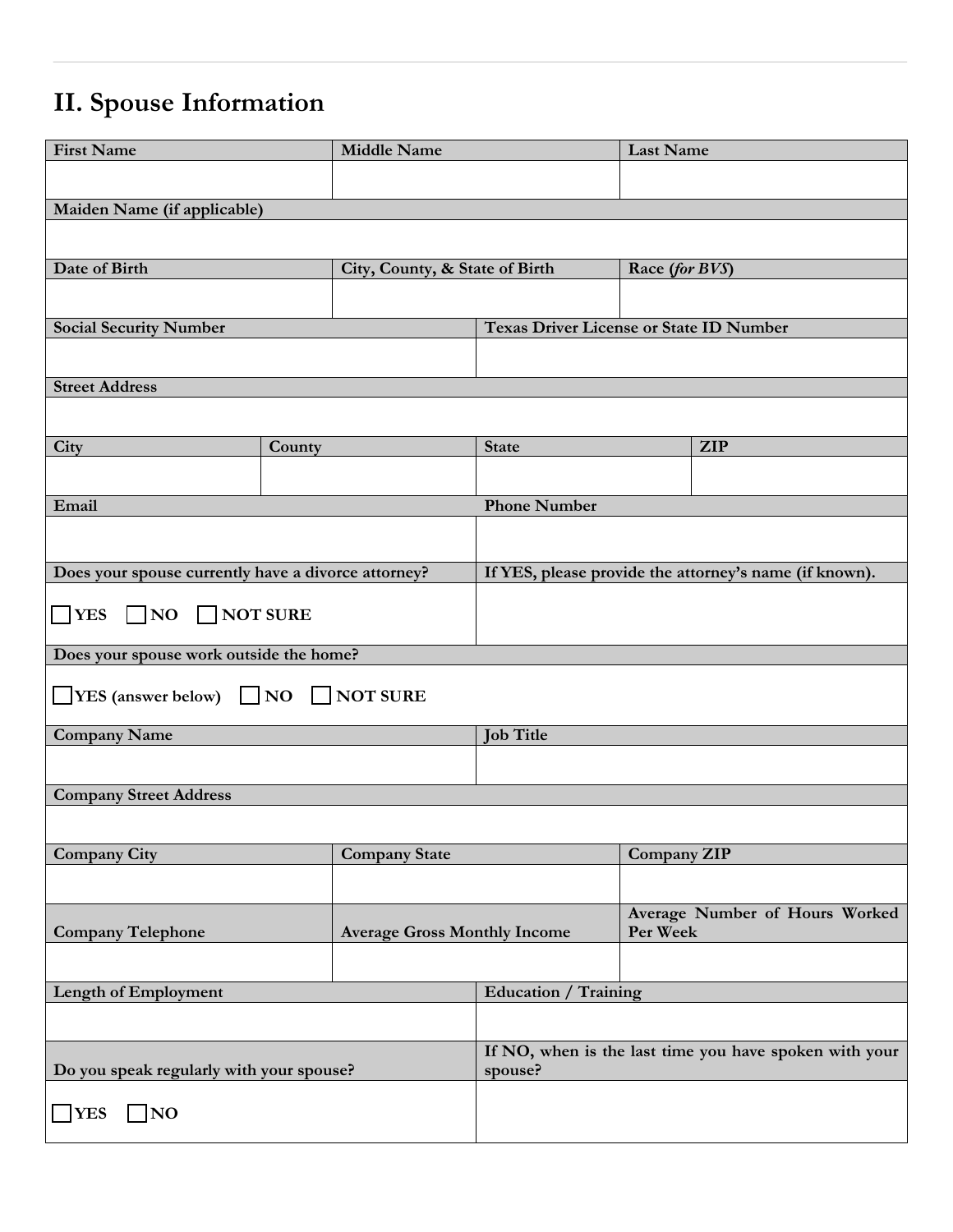## **III. Marriage Information**

| Did you and your spouse have a marriage ceremony?                                        |                                                 |                                                         |
|------------------------------------------------------------------------------------------|-------------------------------------------------|---------------------------------------------------------|
|                                                                                          |                                                 |                                                         |
| $\Box$ YES, this is a formal marriage $\Box$ NO, this is a common law marriage           |                                                 |                                                         |
|                                                                                          |                                                 |                                                         |
| If YES, Date of Marriage Ceremony                                                        | City, County, & State of Marriage               |                                                         |
|                                                                                          |                                                 |                                                         |
| Are you now separated from your spouse?                                                  | If YES, Date of Separation?                     |                                                         |
|                                                                                          |                                                 |                                                         |
| $\neg$ YES<br>$\bigcap$ NO                                                               |                                                 |                                                         |
| Will your spouse sign a WAIVER of SERVICE? (if spouses agree and divorce is UNCONTESTED) |                                                 |                                                         |
|                                                                                          |                                                 |                                                         |
| <b>TYES</b><br><b>NOT SURE</b><br> NO                                                    |                                                 |                                                         |
|                                                                                          |                                                 |                                                         |
| Check as appropriate if your marital difficulties involve any of the following:          |                                                 |                                                         |
| drugs / alcohol<br>financial dispute                                                     | physical violence                               | emotional abuse                                         |
| your infidelity<br>your spouse's infidelity                                              | religion                                        | cruelty                                                 |
| parenting dispute<br>abandonment                                                         | in a mental institution<br>for at least 3 years | not living together for at<br>least 3 years             |
| other:                                                                                   |                                                 |                                                         |
|                                                                                          |                                                 | How long have you lived in the county where you now     |
| How long have you lived in Texas?                                                        | reside?                                         |                                                         |
|                                                                                          |                                                 |                                                         |
| If a divorce is granted, should the wife's maiden name (or                               |                                                 |                                                         |
| another name) be restored?                                                               | If YES, what name should be used?               |                                                         |
|                                                                                          |                                                 |                                                         |
| <b>NO</b><br><b>YES</b>                                                                  |                                                 |                                                         |
| Have you or your spouse ever filed for divorce?                                          | If YES, when?                                   | If YES, where?                                          |
|                                                                                          |                                                 |                                                         |
| <b>YES</b><br>$\overline{N}$                                                             |                                                 |                                                         |
|                                                                                          |                                                 |                                                         |
| Do you have a paramour / boyfriend / girlfriend?                                         | lives with you.                                 | If YES, provide a name and state if he or she currently |
|                                                                                          |                                                 |                                                         |
| <b>YES</b><br>N <sub>O</sub>                                                             |                                                 |                                                         |
|                                                                                          |                                                 |                                                         |
|                                                                                          |                                                 |                                                         |

### **IV. Child(ren) Information**

**IF THERE ARE NO CHILDREN BORN OR ADOPTED INTO THIS MARRIAGE, OR ALL CHILDREN ARE 18+, SKIP DIRECTLY TO SECTION V.**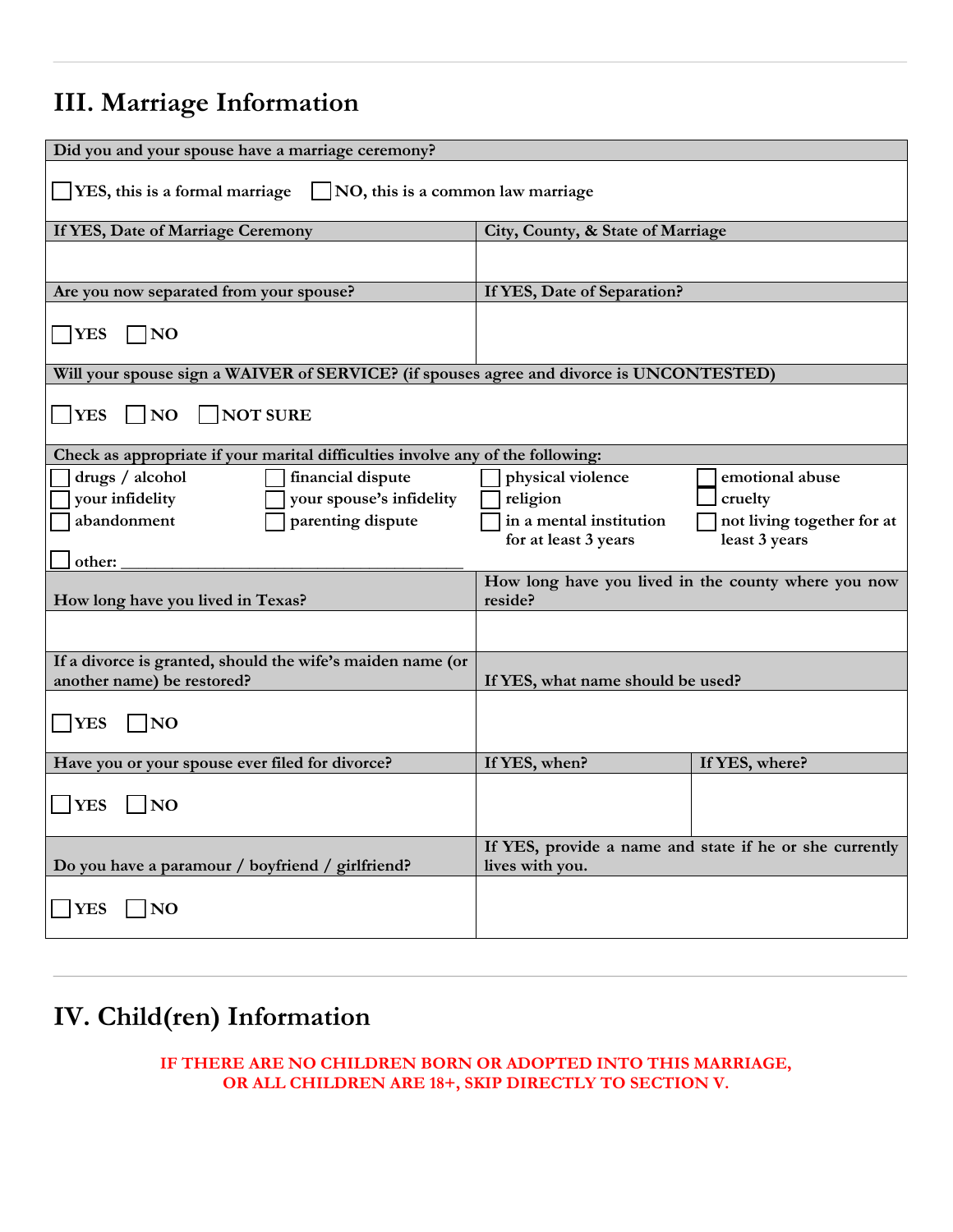#### **CHILD 1**

| <b>First Name</b>                                                                                             | <b>Middle Name</b>                   |        | <b>Last Name</b>                    |  |
|---------------------------------------------------------------------------------------------------------------|--------------------------------------|--------|-------------------------------------|--|
|                                                                                                               |                                      |        |                                     |  |
| Does a court order currently exist that involves this child?                                                  |                                      |        |                                     |  |
|                                                                                                               |                                      |        |                                     |  |
| $NES$ NO NOT SURE                                                                                             |                                      |        |                                     |  |
| If YES, please explain (provide details including the cause number, county, court, judge, etc., if available) |                                      |        |                                     |  |
|                                                                                                               |                                      |        |                                     |  |
| Was the child born or adopted while you were married to your current spouse?                                  |                                      |        |                                     |  |
| $\Box$ YES $\Box$ NO                                                                                          |                                      |        |                                     |  |
| Date of Birth                                                                                                 | Age<br><b>Social Security Number</b> |        |                                     |  |
|                                                                                                               |                                      |        |                                     |  |
| City, County, & State of Birth                                                                                |                                      | Gender |                                     |  |
|                                                                                                               |                                      |        |                                     |  |
|                                                                                                               |                                      |        | Does the child have a disability or |  |
| Child's Current School or Daycare                                                                             | <b>Grade Level</b>                   |        | special needs?                      |  |
|                                                                                                               |                                      |        | <b>NO</b><br><b>YES</b>             |  |

#### **CHILD 2**

| <b>First Name</b>                                                                                             | <b>Middle Name</b> |        | <b>Last Name</b>                                      |  |
|---------------------------------------------------------------------------------------------------------------|--------------------|--------|-------------------------------------------------------|--|
|                                                                                                               |                    |        |                                                       |  |
|                                                                                                               |                    |        |                                                       |  |
| Does a court order currently exist that involves this child?                                                  |                    |        |                                                       |  |
| $\Box$ YES $\Box$ NO $\Box$ NOT SURE                                                                          |                    |        |                                                       |  |
| If YES, please explain (provide details including the cause number, county, court, judge, etc., if available) |                    |        |                                                       |  |
|                                                                                                               |                    |        |                                                       |  |
|                                                                                                               |                    |        |                                                       |  |
| Was the child born or adopted while you were married to your current spouse?                                  |                    |        |                                                       |  |
| $\Box$ YES $\Box$ NO                                                                                          |                    |        |                                                       |  |
| Date of Birth                                                                                                 | Age                |        | <b>Social Security Number</b>                         |  |
|                                                                                                               |                    |        |                                                       |  |
| City, County, & State of Birth                                                                                |                    | Gender |                                                       |  |
|                                                                                                               |                    |        |                                                       |  |
| Child's Current School or Daycare                                                                             | <b>Grade Level</b> |        | Does the child have a disability or<br>special needs? |  |
|                                                                                                               |                    |        | <b>YES</b><br>$\overline{\phantom{a}}$ NO             |  |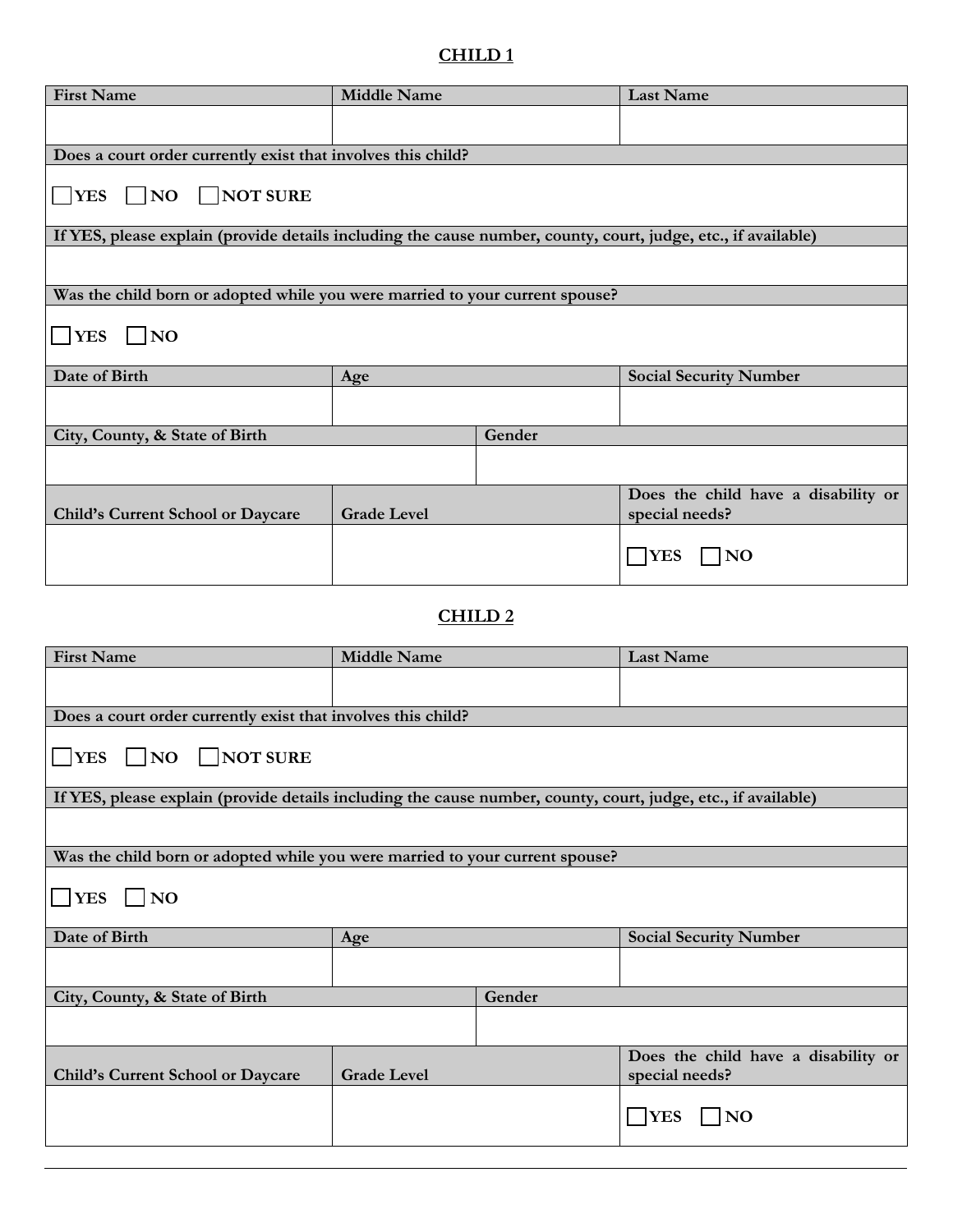#### **CHILD 3**

| <b>First Name</b>                                                                                             | <b>Middle Name</b> |        | <b>Last Name</b>                                      |  |
|---------------------------------------------------------------------------------------------------------------|--------------------|--------|-------------------------------------------------------|--|
|                                                                                                               |                    |        |                                                       |  |
|                                                                                                               |                    |        |                                                       |  |
| Does a court order currently exist that involves this child?                                                  |                    |        |                                                       |  |
| $NES$ NO NOT SURE                                                                                             |                    |        |                                                       |  |
| If YES, please explain (provide details including the cause number, county, court, judge, etc., if available) |                    |        |                                                       |  |
|                                                                                                               |                    |        |                                                       |  |
| Was the child born or adopted while you were married to your current spouse?                                  |                    |        |                                                       |  |
| $\Box$ YES<br>$\vert$ NO                                                                                      |                    |        |                                                       |  |
| Date of Birth                                                                                                 | Age                |        | <b>Social Security Number</b>                         |  |
|                                                                                                               |                    |        |                                                       |  |
| City, County, & State of Birth                                                                                |                    | Gender |                                                       |  |
|                                                                                                               |                    |        |                                                       |  |
| Child's Current School or Daycare                                                                             | <b>Grade Level</b> |        | Does the child have a disability or<br>special needs? |  |
|                                                                                                               |                    |        |                                                       |  |
|                                                                                                               |                    |        | $\Box$ NO<br><b>YES</b>                               |  |
|                                                                                                               |                    |        |                                                       |  |

| Have you or your spouse ever been contacted by Child Protective Services (CPS)? |                                               |
|---------------------------------------------------------------------------------|-----------------------------------------------|
| $\Box$ YES $\Box$ NO $\Box$ NOT SURE                                            |                                               |
| What are your working hours?                                                    | Do you have flexible working hours?           |
|                                                                                 | $\Box$ YES $\Box$ NO $\Box$ N/A               |
| What are your spouse's working hours?                                           | Does your spouse have flexible working hours? |
|                                                                                 | $ $   YES     NO     N/A                      |

### **V. Financial Information**

| Are you giving or receiving child support to/from your                            |                             |  |
|-----------------------------------------------------------------------------------|-----------------------------|--|
| spouse?                                                                           | If YES, how much per month? |  |
| $\Box$ YES, receiving $\Box$ YES, giving $\Box$ NO                                |                             |  |
| Do you or your spouse have any other children for whom a duty of support is owed? |                             |  |
| $\Box$ YES, I do $\Box$ YES, my spouse does $\Box$ YES, we both do $\Box$ NO      |                             |  |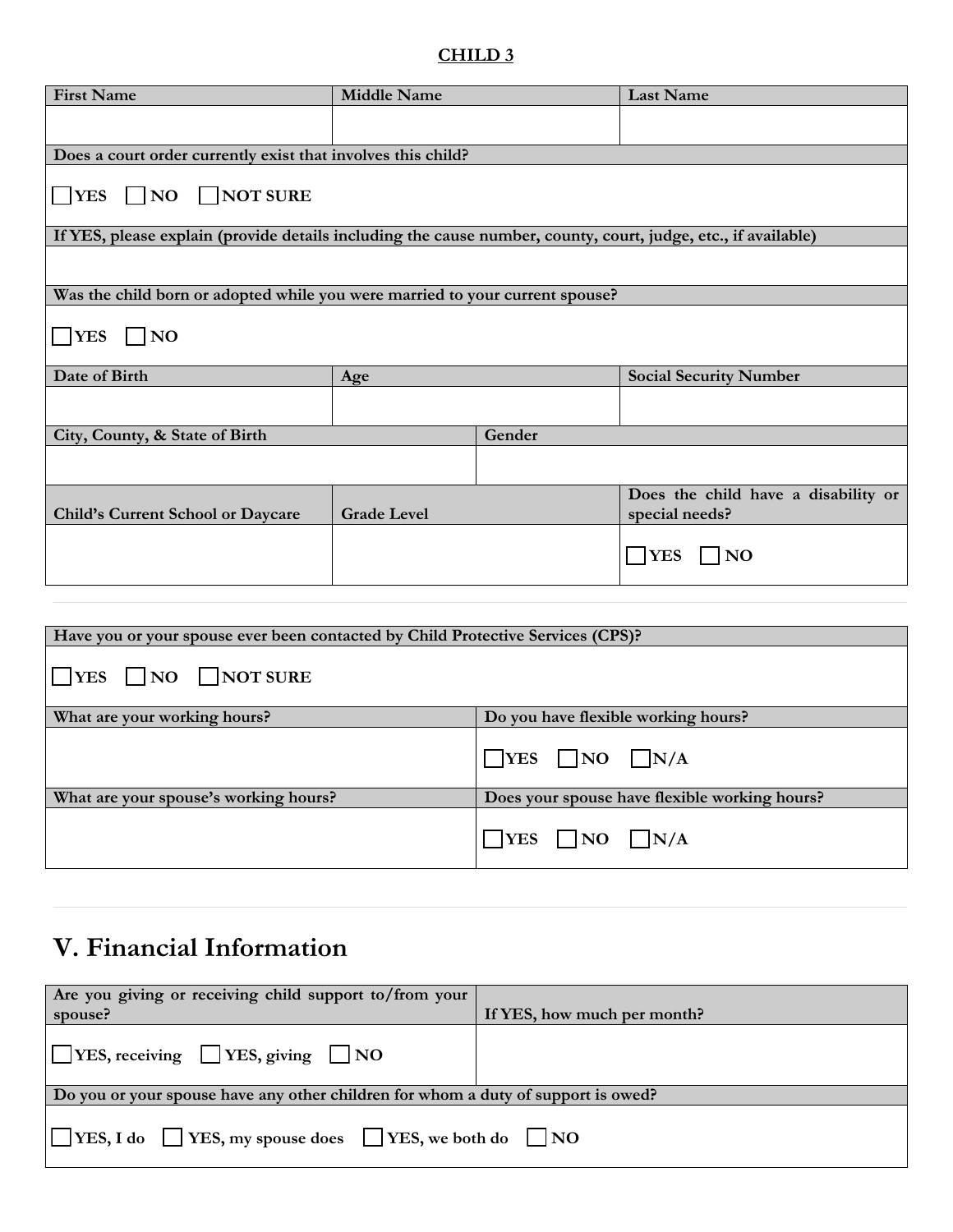| List the name, age, date of birth, and primary residence of other children to whom YOU owe a duty of support.             |     |               |                          |  |  |
|---------------------------------------------------------------------------------------------------------------------------|-----|---------------|--------------------------|--|--|
| <b>Full Name</b>                                                                                                          | Age | Date of Birth | <b>Primary Residence</b> |  |  |
|                                                                                                                           |     |               |                          |  |  |
| <b>Full Name</b>                                                                                                          | Age | Date of Birth | <b>Primary Residence</b> |  |  |
|                                                                                                                           |     |               |                          |  |  |
| List the name, age, date of birth, and primary residence of other children to whom YOUR SPOUSE owes a duty of<br>support. |     |               |                          |  |  |
| <b>Full Name</b>                                                                                                          | Age | Date of Birth | <b>Primary Residence</b> |  |  |
|                                                                                                                           |     |               |                          |  |  |
| <b>Full Name</b>                                                                                                          | Age | Date of Birth | <b>Primary Residence</b> |  |  |
|                                                                                                                           |     |               |                          |  |  |

## **VI. Final Questions**

**If YES, provide details and amounts:**

| Have your spouse ever made unwanted physical contact with you or the children? (e.g. hitting, shoving, dragging)                                                                                                                                                                                                                                                     |
|----------------------------------------------------------------------------------------------------------------------------------------------------------------------------------------------------------------------------------------------------------------------------------------------------------------------------------------------------------------------|
| $\Box$ YES<br>$\vert$ NO                                                                                                                                                                                                                                                                                                                                             |
| If YES:                                                                                                                                                                                                                                                                                                                                                              |
| I told someone about the abuse<br>I told the authorities about the abuse<br>A protective order or restraining order was issued<br>Charges were filed<br>The other party was convicted or received deferred adjudication for family violence<br>There is remaining evidence of the abuse (e.g. photos, still existing physical injuries/bruises, holes in walls, etc. |
|                                                                                                                                                                                                                                                                                                                                                                      |
| Has your spouse ever made unwanted physical contact with you or the children? (e.g. hitting, shoving, dragging)                                                                                                                                                                                                                                                      |
| $ $ YES<br>$\overline{N}$                                                                                                                                                                                                                                                                                                                                            |
| If YES:                                                                                                                                                                                                                                                                                                                                                              |
| I told someone about the abuse<br>I told the authorities about the abuse<br>A protective order or restraining order was issued<br>Charges were filed<br>I was convicted or received deferred adjudication for family violence<br>There is remaining evidence of the abuse (e.g. photos, still existing physical injuries/bruises, holes in walls, etc.               |